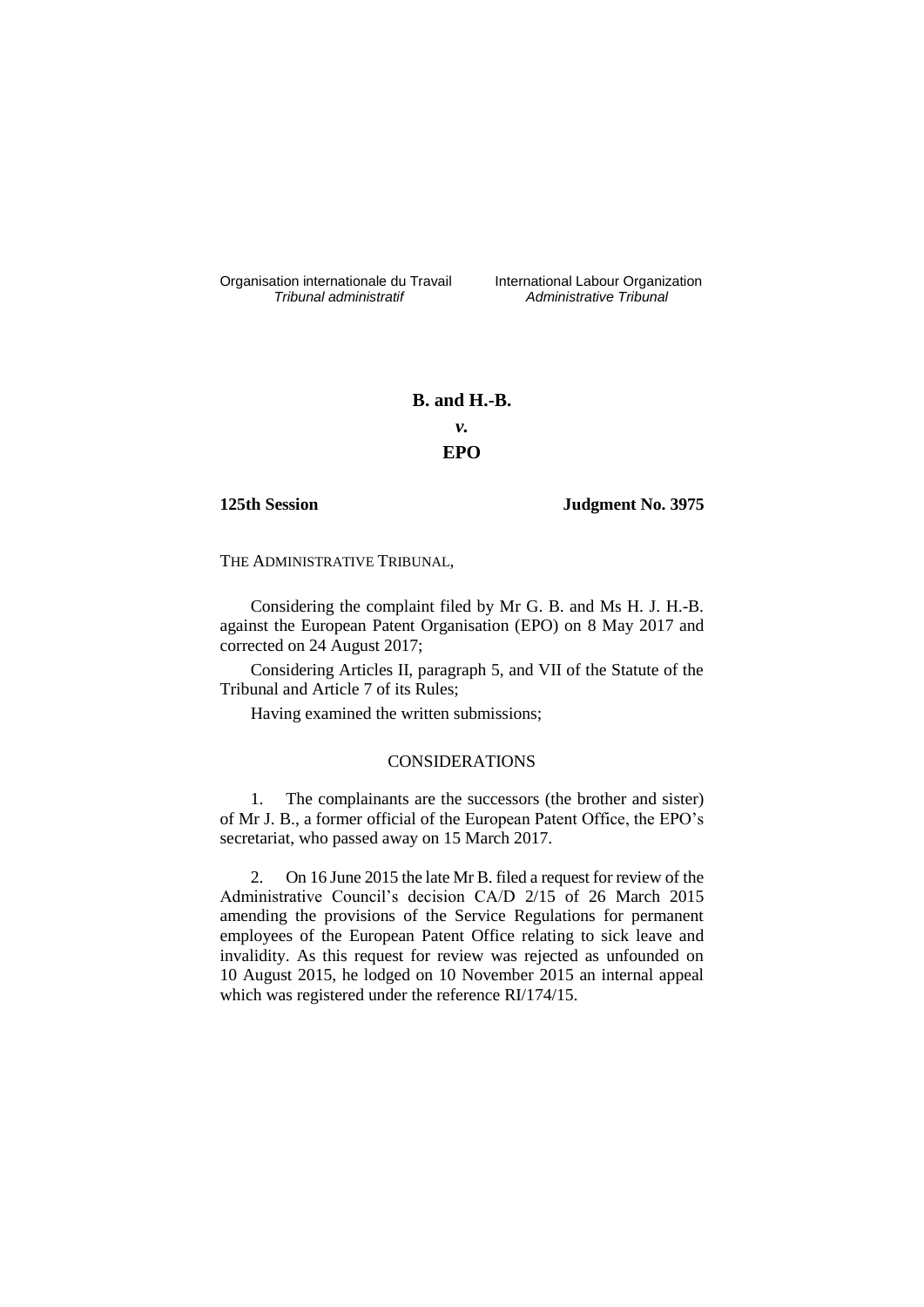### *Judgment No. 3975*

3. In September 2015 Mr B. was diagnosed with a particular condition and his treating doctor stated that it was unlikely that he would be able to return to regular employment.

On 23 September 2015 Mr B. submitted a request for early retirement as from 1 January 2016. He also requested to be paid, in the event of permanent invalidity, a lump sum pursuant to Article 84 of the Service Regulations. Having received no final decision from the President, Mr B. filed, in February 2016, a request for review against the implicit rejection of his requests. In the absence of a decision concerning this request, he lodged on 9 May 2016 an appeal which was registered under the reference RI/58/16. The appeals were joined and dealt with by the Appeals Committee, resulting in an opinion issued in December 2016.

4. On 8 May 2017 the complainants filed a complaint with the Tribunal. They consider that there has been an implied decision to reject both internal appeals and they base their complaint on Article VII, paragraph 3, of the Statute of the Tribunal.

5. The complainants' approach is mistaken. The Tribunal's case law makes it clear that where the Administration takes any action to deal with a claim, by forwarding it to the competent authority for example, this step in itself constitutes a "decision upon [the] claim" within the meaning of Article VII, paragraph 3, of the Statute, which forestalls an implied rejection that could be referred to the Tribunal (see, for example, Judgments 3428, consideration 18, and 3146, consideration 12). On 1 September 2016 Mr B. was informed that his appeals had been joined and that the matter would be dealt with pursuant to the summary procedure. On 8 December 2016 Mr B. was informed that the Appeals Committee had sent its opinion to the competent appointing authority whose decision would be communicated to him, with the said opinion, in due course.

2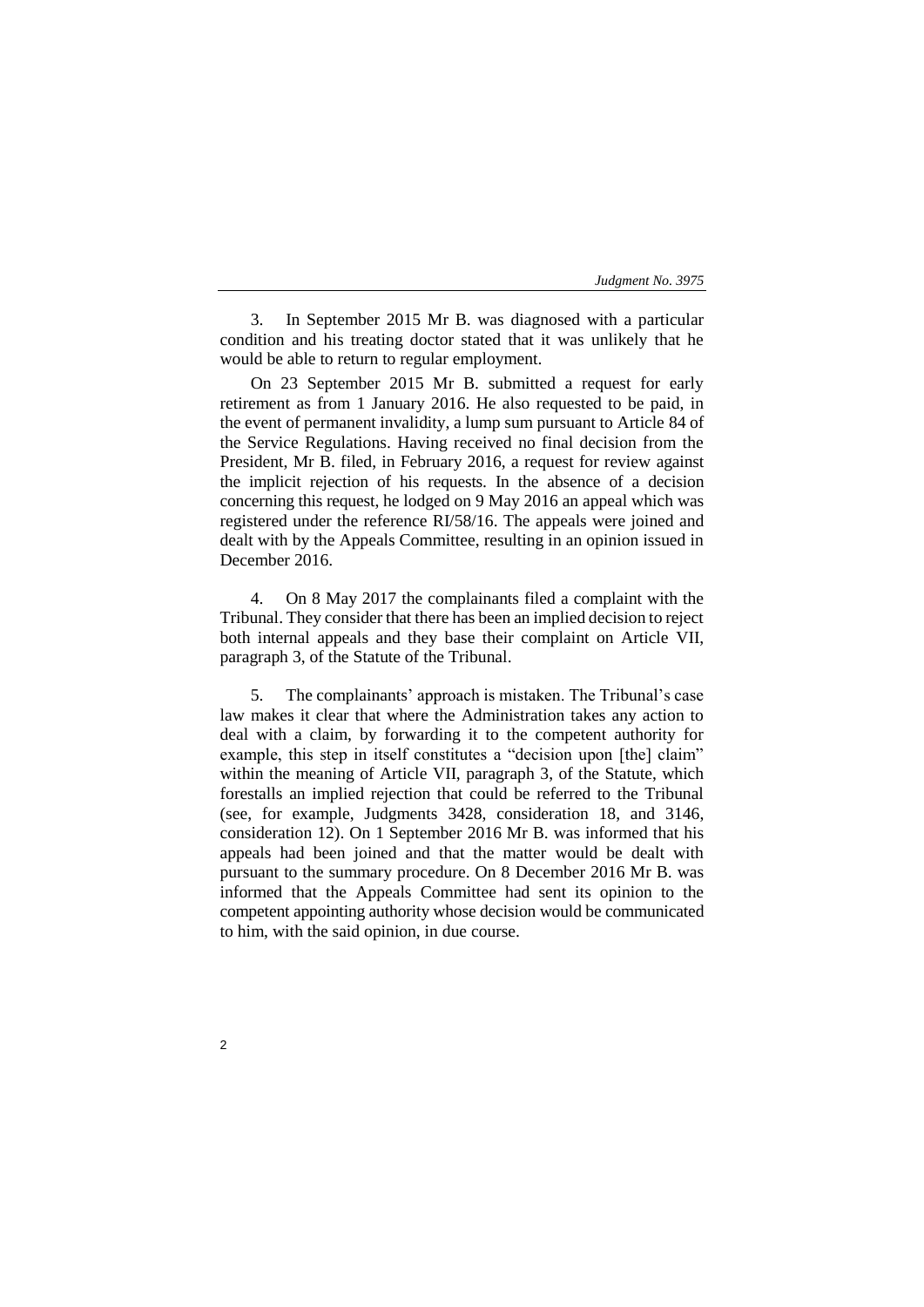### *Judgment No. 3975*

Thus, the complainants cannot rely on Article VII, paragraph 3, of the Statute in order to file a complaint with the Tribunal on the assumption that both appeals have been implicitly rejected, as the proceedings are still ongoing.

6. Although the amount of time that the EPO has taken to process these internal appeals appears, *prima facie*, to be excessively long, the Tribunal notes that the public delivery on 30 November 2016 of Judgment 3785, dealing with the composition of the Appeals Committee, may well account for the fact that the complainants did not receive a final decision at the end of 2016. Indeed, given the finding of the Tribunal that the Appeals Committee was not composed in accordance with the applicable rules, a final decision could not have been based on the opinion of the Appeals Committee in relation to the internal appeals.

7. Since the complainants have not exhausted the internal remedies available to them as required by Article VII, paragraph 1, of the Statute of the Tribunal, the complaint is clearly irreceivable and must be summarily dismissed in accordance with the procedure set out in Article 7 of the Rules of the Tribunal.

However, the complainants may seek compensation for any undue and unjustified delay in the processing of the internal appeal if and when they impugn the final decision on the internal appeals.

#### DECISION

For the above reasons, The complaint is dismissed.

In witness of this judgment, adopted on 10 November 2017, Mr Giuseppe Barbagallo, President of the Tribunal, Ms Dolores M. Hansen, Judge, and Sir Hugh A. Rawlins, Judge, sign below, as do I, Dražen Petrović, Registrar.

3